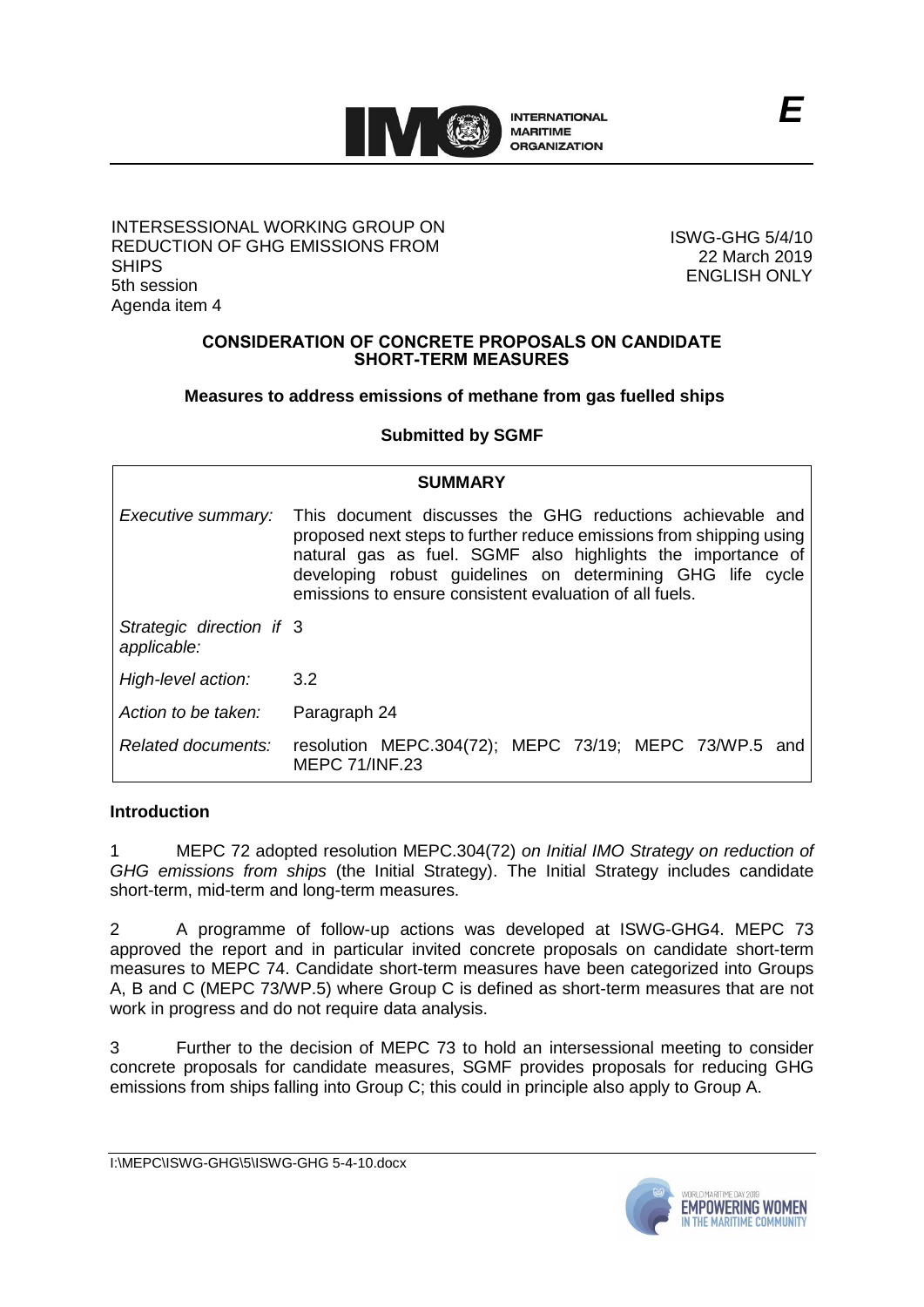4 These proposals are:

- .1 development of measures to reduce methane slip; and
- .2 development of robust life cycle GHG guidelines for all types of fuels.

## **Background**

### *GHG emissions from LNG as a marine fuel*

5 Liquefied natural gas (LNG) as a marine fuel alternative to fuel oil has significant environmental benefit with regard to air quality, as the combustion of LNG produces reduced formation of  $NO<sub>x</sub>$ ,  $SO<sub>x</sub>$  and Particulate Matter including black carbon.

6 LNG mainly consists of methane with small percentages of heavier hydrocarbons such as ethane, propane and butane. The conversion factor to carbon on a weight basis known as the carbon factor (Cf) for different fuels has been laid down by MEPC.1/Circ.866 as 2.750 for LNG, 3.206 for marine diesel/gas oil (MDO/MGO) and 3.114 for heavy fuel oil (HFO). The energy content measured as lower heating value is variable, average values are 48 MJ/kg for LNG, 42.7 MJ/kg for MGO/MDO and 40.2 MJ/kg for HFO. The combination of a lower carbon factor and higher energy intensity per ton of fuel results in  $CO<sub>2</sub>$  emissions which on a chemical basis are for LNG up to 28% lower compared to HFO or 25% compared to HFO.

7 Emissions of unburned methane from engines, so-called "methane slip", can potentially reduce this benefit as methane has a global warming potential of 28 to 34 according to the Intergovernmental Panel on Climate Change (IPCC) Assessment Report 5 (AR5) over a 100-year time-horizon (GWP100). The amount of methane slip depends upon engine design, including power cycle (two-stroke, four-stroke engines of medium and high speed, or turbines), fuel (single or dual fuel), combustion cycle (Otto, Diesel or boiler) and operation (e.g. engine speed and load). Methane slip is therefore quite variable. Average values over a relevant test cycle range from 0.2% for modern slow speed two-stroke diesel engines to 2.6% for the latest four-stroke medium speed dual fuel engines.

8 Even though improvements have already been made to reduce methane slip during the combustion of LNG, substantial efforts are being taken to further reduce methane slip by means of engine design measures such as combustion chamber design and scavenging duration. High pressure and low-pressure fuel admission systems are both designed to ensure efficient combustion. To eliminate any unburned fuel post-combustion, treatment technologies are in early stages of development for certain engine types.

9 Fugitive emissions of methane during bunker operations and on board the ship, for example, losses from seals or flanges before repair, are further potential sources of ship associated methane emissions. In principle there is no deliberate venting of methane on board IGF Code ships at any time including bunkering unless there is an emergency situation that necessitates a controlled release. Document MEPC 71/INF.23 (Republic of Korea) provided research results for methane venting for LNG carriers to which the IGC Code applies. Further work, including measurement, may be required to assess these other onboard sources for LNG fuelled ships.

## *The importance of well-to-wake emissions*

10 Consideration needs to be given to the life cycle emissions for all types of fuels to consistently assess their effectiveness to reduce GHG emissions, taking into account carbon dioxide, methane and other relevant GHG emissions over the fuel supply chain and fuel use.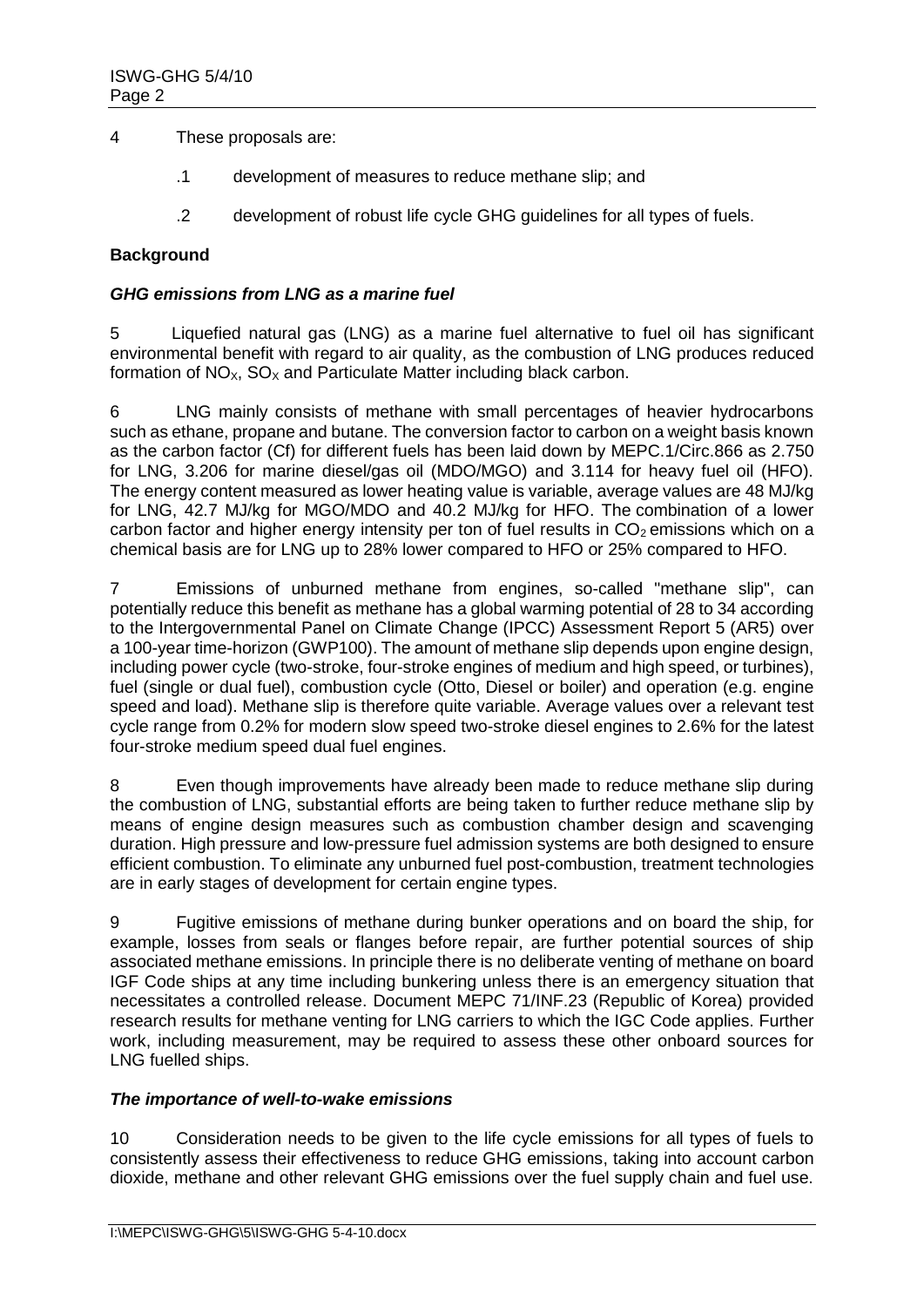Recent research estimated GHG reduction of up to 21% compared with current oil-based marine fuels over the entire life cycle from well to wake for current engine technologies using LNG as fuel. That same research illustrated a global average 15% reduction in GHG emissions if the world fleet were to completely switch to natural gas.

11 LNG derived from renewable sources (bio-LNG) can be produced from methane emitted from landfill or other waste. It has a lower total impact on climate change even though, from combustion perspective, the methane molecule is identical and the emissions benefits on a tank-to-wake basis are the same. This is because the methane used for this purpose would be captured and repurposed for fuel instead of being released into the atmosphere as fouling biomass.

12 As an example, Hydrogen is a zero-carbon fuel, so it does not generate  $CO<sub>2</sub>$ emissions on board the ship. Today, Hydrogen is primarily produced by steam reforming of natural gas which can emit significant amounts of  $CO<sub>2</sub>$ ; production via water electrolysis using renewable power would remove those emissions. Other alternative fuels present similar challenges where the contribution of well-to-tank emissions to the overall life cycle emissions vary significantly.

13 Refined fossil fuels can be characterized by a wide range of feedstocks, processing and blending. A refinery produces many products and the allocation of GHG emission to specific products is very challenging and different approaches have been used. Combustion of the fuel, however, is the largest component of the well-to-wake emissions, typically accounting for 83% of the GHG emissions from using MGO/HFO in two-stroke engines for example.

14 MDO/MGO and HFO combine high energy density on a volume and weight basis with good performance on handling and safety, and are used in highly efficient engines. Many alternative fuels have a lower volumetric energy density and for carriage efficiency they need to be pressurised or liquified. Additional storage and equipment can reduce the cargo capacity (potentially by weight and/or volume) of a ship and may be associated with increased energy use for managing the fuel or a lower conversion efficiency. As a result, the operational energy efficiency of a ship using alternative fuels may be reduced, which will partially offset some advantages of a lower carbon fuel.

# **Discussion**

15 IMO has agreed the Initial Strategy to reduce GHG emissions from shipping. To maximize the impact of the GHG reduction from ships, the overall life cycle emissions associated with different fuels also need to be considered to ensure consistent evaluation and treatment of all options, to avoid unintended consequences. Recent research confirms up to 21%  $CO<sub>2</sub>$  reduction when using LNG as a marine fuel, well-to-wake.

16 MARPOL Annex VI focuses on emissions originating from the ship, Ozone Depleting Substances, shipboard incineration and VOCs from tankers. Mandatory technical and operational efficiency measures (EEDI and SEEMP) were adopted in 2011. The EEDI is based on CO<sup>2</sup> only, which may provide an advantage to LNG under those regulations as methane emissions are not accounted for. Local emissions are reduced using LNG as fuel,  $NO<sub>x</sub>$  by 98%,  $SO<sub>X</sub>$  by 99.98% and Particulate Matter is negligible. The EEDI is expressed in grams of  $CO<sub>2</sub>$ per ship's capacity mile; this may provide an advantage to LNG as methane emissions are neglected in this approach, i.e. the EEDI would be higher if a  $CO<sub>2</sub>$  equivalent value was used in the calculation of the EEDI.

17 Engine suppliers have recognized the challenge of reducing GHG emissions from LNG-fuelled ships and are working on minimizing methane emissions, as well as optimizing